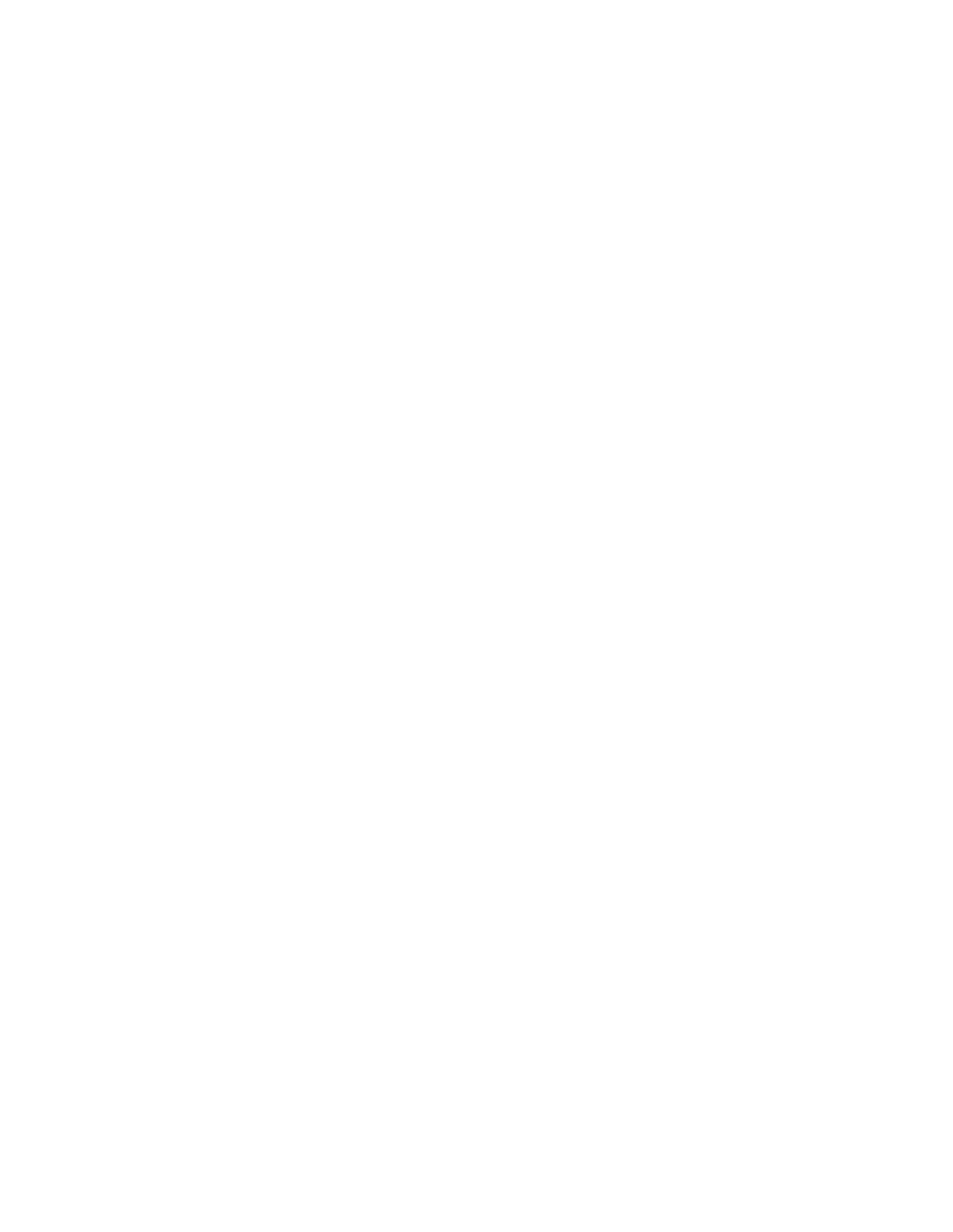| INSTITUT UNIVERSITAIRE<br>DE CARDIOLOGIE                                                                                                                                                                                                                                                                                                                                                                                      |                                          |  |  |  |  |
|-------------------------------------------------------------------------------------------------------------------------------------------------------------------------------------------------------------------------------------------------------------------------------------------------------------------------------------------------------------------------------------------------------------------------------|------------------------------------------|--|--|--|--|
| AFFILIE À<br>UNIVERSITÉ                                                                                                                                                                                                                                                                                                                                                                                                       |                                          |  |  |  |  |
|                                                                                                                                                                                                                                                                                                                                                                                                                               |                                          |  |  |  |  |
|                                                                                                                                                                                                                                                                                                                                                                                                                               |                                          |  |  |  |  |
|                                                                                                                                                                                                                                                                                                                                                                                                                               |                                          |  |  |  |  |
| <b>BARIATIC SURGERY PROGRAM</b><br><b>PARTICIPANT COMMITMENT FORM</b>                                                                                                                                                                                                                                                                                                                                                         |                                          |  |  |  |  |
|                                                                                                                                                                                                                                                                                                                                                                                                                               | , a participant in the bariatric surgery |  |  |  |  |
| program of the IUCPQ-UL, accept the conditions listed below.                                                                                                                                                                                                                                                                                                                                                                  |                                          |  |  |  |  |
| I undertake to:                                                                                                                                                                                                                                                                                                                                                                                                               |                                          |  |  |  |  |
| 1. Respect the process determined by the care team (evaluations and followup) as well as the<br>recommendations (nutritional, smoking cessation, weight loss, etc.) made by all professionals<br>involved in my care. If the goals set by the professionals are not met within a maximum of 12<br>months, my participation in the program will be terminated;                                                                 |                                          |  |  |  |  |
| 2. Provide all required information and documents by the deadlines specified by the care team;                                                                                                                                                                                                                                                                                                                                |                                          |  |  |  |  |
| 3. Notify the care team of any change in my health, home address or telephone number by calling<br>418-656-4652 (option 2);                                                                                                                                                                                                                                                                                                   |                                          |  |  |  |  |
| 4. Ensure I am available on the date of the surgery set by the care team;                                                                                                                                                                                                                                                                                                                                                     |                                          |  |  |  |  |
| • If you refuse the assigned date for personal reasons <sup>1</sup> , a note will be made in your file. If you<br>refuse a second date, your name will be removed from the waiting list.                                                                                                                                                                                                                                      |                                          |  |  |  |  |
| 5. Go to the IUCPQ-UL or the facility specified by the care team for all required appointments,<br>including for preoperative meetings or postoperative followup;                                                                                                                                                                                                                                                             |                                          |  |  |  |  |
| 6. Be on time for all appointments and notify the care team reasonably in advance if I will be late by<br>calling 418-656-4652 (option 2);                                                                                                                                                                                                                                                                                    |                                          |  |  |  |  |
| 7. Notify the care team at least two (2) working days in advance if I must postpone an appointment for<br>personal reasons by calling 418-656-4652 (option 2);                                                                                                                                                                                                                                                                |                                          |  |  |  |  |
| • If an appointment must be postponed two (2) consecutive times for personal reasons, your name<br>will be removed from the waiting list.                                                                                                                                                                                                                                                                                     |                                          |  |  |  |  |
| 8. Return the care team's as soon as possible and within the time set by the team;                                                                                                                                                                                                                                                                                                                                            |                                          |  |  |  |  |
| • If you do not return the care team's call and/or the care team cannot reach you by telephone<br>after three (3) tries at different times of the day over a period of two (2) weeks, you will be<br>sent a letter urging you to contact the team within a maximum of ten (10) days following the date<br>of the letter. If you do not contact the team within that time, your name will be removed from the<br>waiting list. |                                          |  |  |  |  |
| <sup>1</sup> This means any reasons other than medical or administrative, or those determined by the hospital.                                                                                                                                                                                                                                                                                                                |                                          |  |  |  |  |